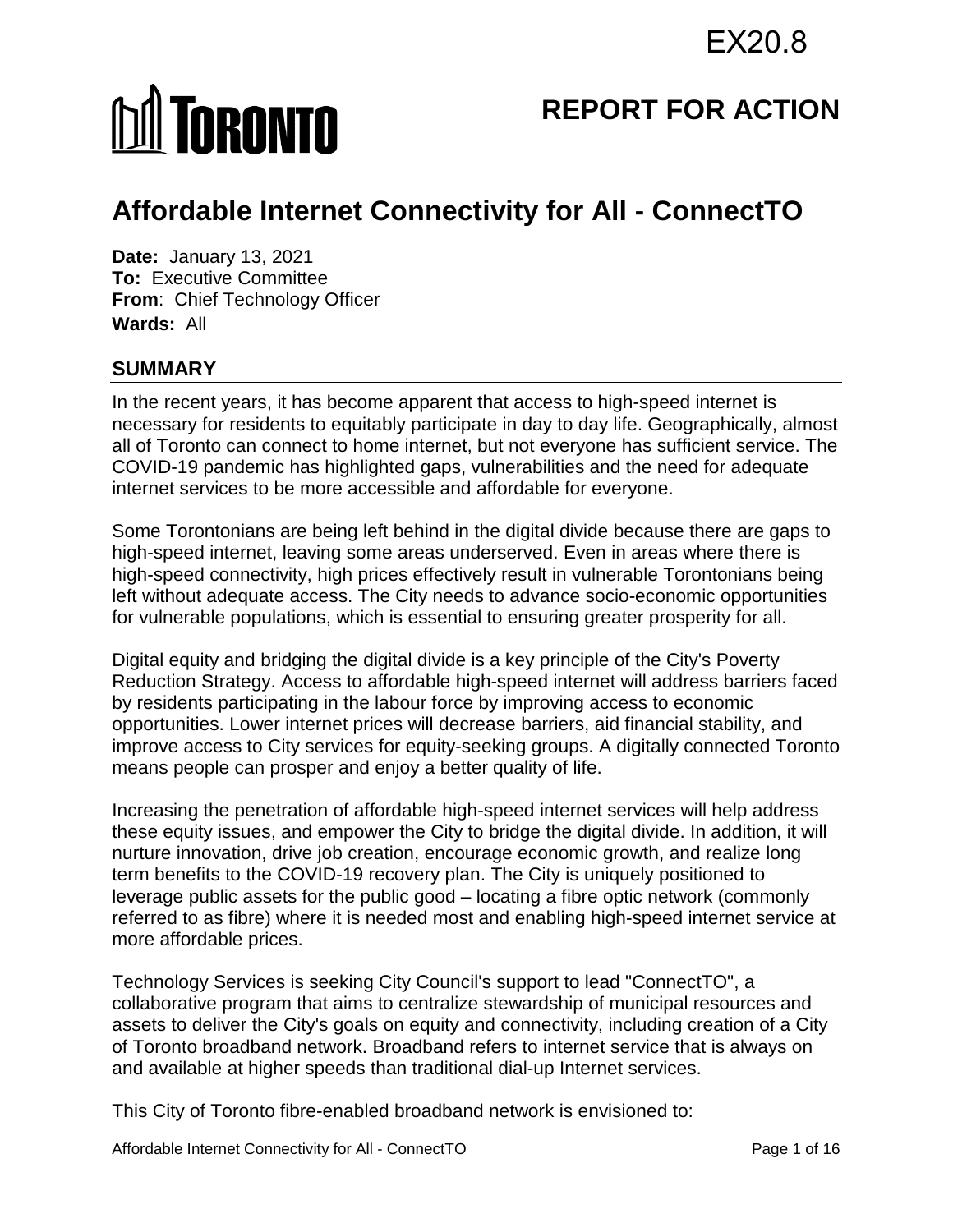- Leverage and connect City assets (i.e. fibre, buildings, Right of Way, etc) as the City's contribution to the program to unlock public asset value;
- Create collaboration between the City, or a City entity, and the private sector to connect underserved areas with fibre to create a City-wide high-speed broadband network, where the private sector partner will deliver the internet to homes and businesses;
- Offer open access to this network to any qualified companies, at a fair price, to generate revenue; and
- Ensure revenue is re-invested in our communities, such as enabling internet costs for vulnerable Torontonians at a lower rate.

The proposed program is not positioning the City as an Internet Service Provider competitor. ConnectTO is meant to complement, not compete with the current landscape, by filling gaps in fibre connectivity to underserved areas.

The goal of the program is to provide the City with a direct voice where broadband internet is delivered and reduce internet costs for vulnerable residents. The program also aims to streamline and update existing City processes to ensure internet connectivity (public Wi-Fi, laying fibre conduits in existing construction work, etc) is embedded in planning and execution of various City activities. Staff are proposing a phased approach to program delivery to ensure lessons are learned at each step to build the proper foundation for the City-wide deployment.

City staff have been engaging in discussions with staff at the Provincial and Federal levels to seek alignment and understanding of priorities on broadband. In addition, staff have engaged in similar conversations with other municipalities and regions in the Greater Toronto and Hamilton Area. These dialogues are intended to develop a regional approach to digital infrastructure over the long-term.

Aligned with the Council approved Digital Infrastructure Plan principles, and with recommendations from the Toronto Office of Recovery and Rebuild, the proposed pillars of this program are:

- **Increase digital equity and bridge the digital divide** in Toronto by bringing access and affordable high-speed internet to underserved Toronto residents
- Stimulate Toronto's **economic recovery and growth** by enabling the digital economy and connecting businesses and workers with high-speed internet
- Support the City of Toronto's **long-term fiscal health** by creating and leveraging City assets to unlock value
- Solidify Toronto's position as an **innovation and technology leader**, by enabling future and emerging technologies in the tech ecosystem

Social Development, Finance and Administration, People and Equity, Economic Development and Culture, City Planning, Transportation Services, Corporate Real Estate Management, Legal Services, and the City Manager's Office were consulted in the preparation of this report. In addition, Toronto Transit Commission, Toronto Public Library, and CreateTO were consulted on this report.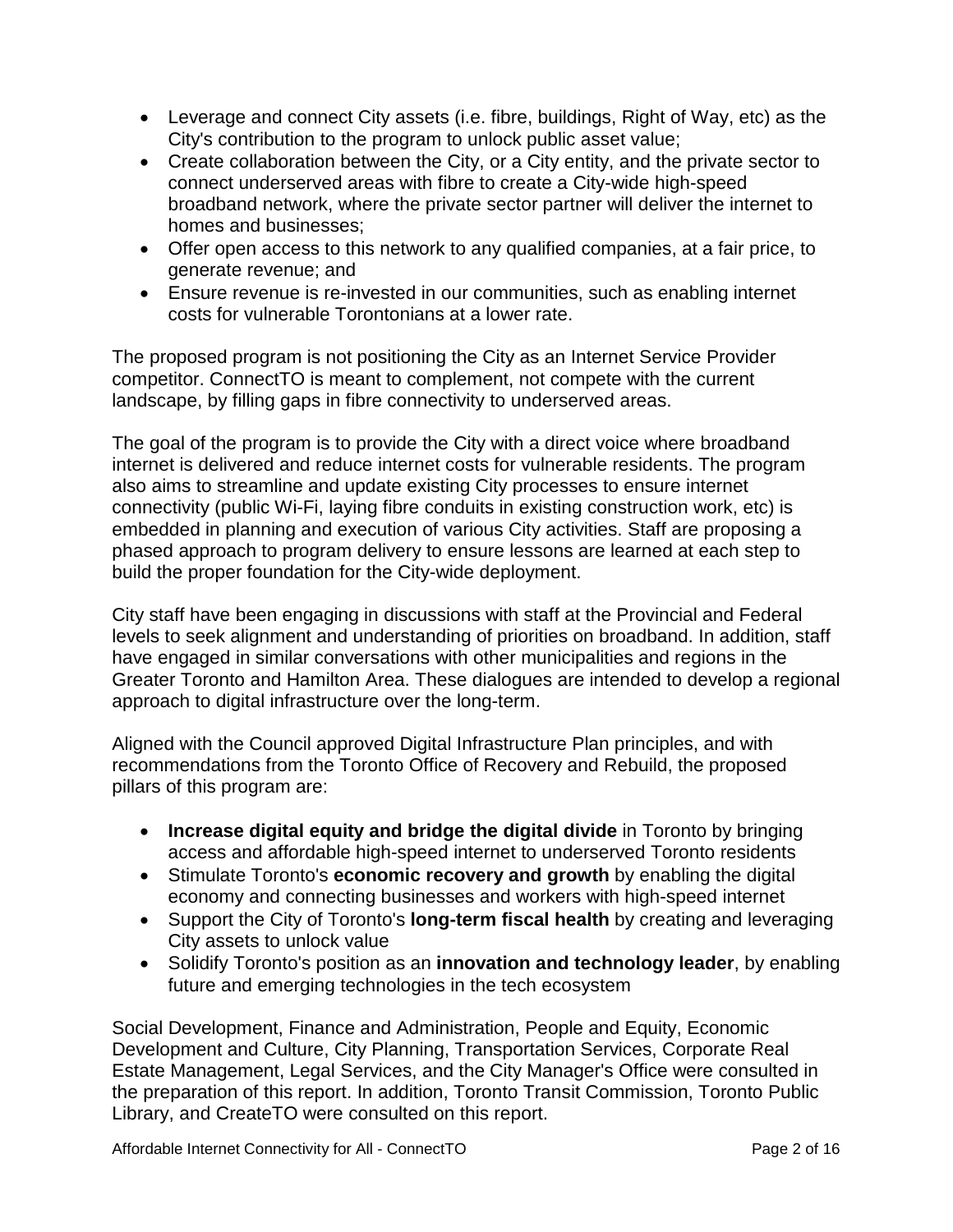## **RECOMMENDATIONS**

The Chief Technology Officer, Technology Services Division, recommends that:

1. City Council direct the Chief Technology Officer, supported by the General Manager of Economic Development and Culture, Executive Director of Social Development, Finance and Administration, Chief Planner and Executive Director, City Planning, General Manager of Transportation Services, Executive Director of Corporate Real Estate Management, as well as request support from the heads of the Toronto Transit Commission, Toronto Public Library, and CreateTO, to develop a strategic framework, workplan, and implement Phase 1 of ConnectTO, including, where applicable, to negotiate, enter into and execute any agreements with other public entities that may be necessary to implement Phase 1 of ConnectTO upon which terms and conditions satisfactory to the Chief Technology Officer, and in a form acceptable to the City Solicitor, to leverage municipal broadband to bring access to affordable high-speed internet for all Toronto residents and businesses, especially those who are vulnerable and underserved by digital infrastructure.

2. City Council direct the Chief Technology Officer, Chief People Officer, and Executive Director of Social Development, Finance and Administration, to develop a digital equity policy as part of the Digital Infrastructure Plan, building on the Data for Equity Strategy, in consultation with residents and stakeholders, that outlines a vision for an equitable and resilient Toronto through inclusive access to technology and internet.

3. City Council direct the Deputy City Manager, Corporate Services, Chief Financial Officer and Treasurer, and the City Solicitor to review the desirability, feasibility and sustainability of business models of municipal broadband delivery, including but not limited to joint ventures and public-private partnerships, and issue any solicitations as desired.

4. City Council request the Chief Technology Officer to report back to Executive Committee by end of 2021 to provide an update on digital equity, digital access, and municipal broadband.

#### **FINANCIAL IMPACT**

Required funding of \$350,000 for the tasks planned for 2021 has been included in Technology Services' 2021 Capital Budget submission. Any additional resources required for additional phases will be included in future Capital and/or Operating Budget submissions for approval.

The Chief Financial Officer and Treasurer has been provided the financial impacts associated with this program for review as part of the 2021 budget process.

## **EQUITY IMPACT STATEMENT**

Access to affordable and reliable high-speed internet service is necessary for residents to equitably participate in day to day life. The COVID-19 pandemic has made this even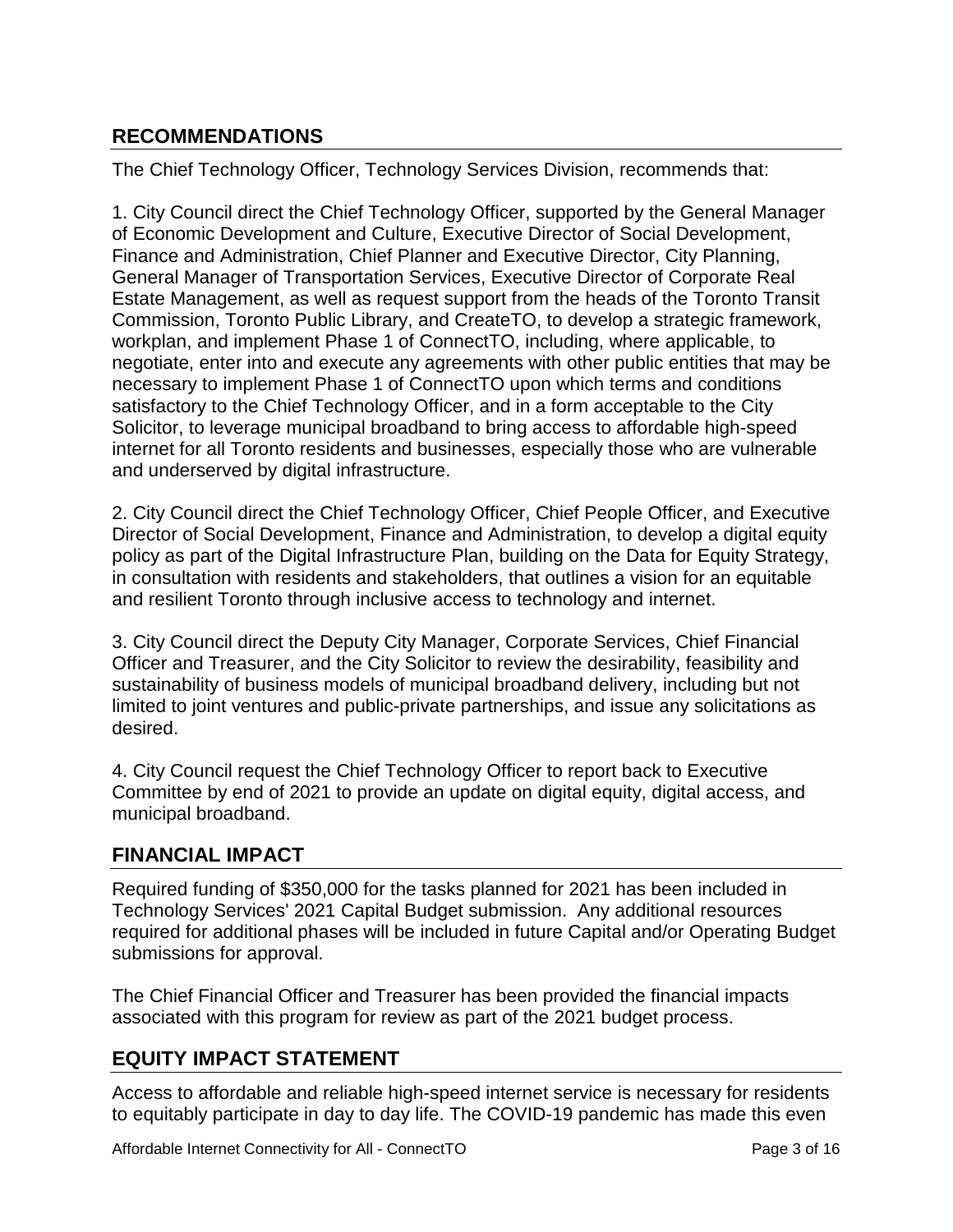more important as everyday interactions have moved online in response to critical public health measures. Unfortunately, access to affordable adequate internet remains an issue for many Torontonians. Prices for reliable service are high, creating a significant barrier for Toronto's most vulnerable and marginalized in accessing vital services and supports. This "digital divide," moreover, tends to be geographically concentrated in parts of city that are historically racialized.

ConnectTO, therefore, has significant positive equity implications for Torontonians by facilitating the delivery of better and more affordable internet access for Toronto's most vulnerable residents. Importantly, this approach is a scalable solution that addresses underlying systemic causes of the digital divide that will contribute to long-term sustainable connectivity for all residents, while also encouraging economic recovery and growth across Toronto.

#### **DECISION HISTORY**

On November 26, 2020, City Council approved the Data for Equity Strategy, including authorizing the collection, use, sharing, analysis, and reporting of socio-demographic and disaggregated data in accordance with the Data for Equity Strategy, as well as alignment between the Data for Equity Strategy and the Digital Infrastructure Plan. <http://app.toronto.ca/tmmis/viewAgendaItemHistory.do?item=2020.EX18.6>

On October 27, 2020, the City Manager's Office submitted Attachment 3 to the report, Towards Recovery and Building a Renewed Toronto, which referred recommendations #36 and #58 to the Chief Technology Officer for review. Both recommendations speak to digital access as a part of Toronto's recovery and rebuild. <http://app.toronto.ca/tmmis/viewAgendaItemHistory.do?item=2020.EX17.1>

On January 29, 2020, City Council adopted a guiding framework, including five Working Principles, for the City's Digital Infrastructure Plan. One of these principles – Equity and Inclusion – states that Digital Infrastructure will be used to create and sustain equity, inclusion, accessibility, and human rights in its operations and outcomes. In adopting this report, City Council directed the City Manager to ensure that any digital infrastructure proposal submitted to the City is in compliance with all five principles. <http://app.toronto.ca/tmmis/viewAgendaItemHistory.do?item=2020.EX12.2>

On July 6, 2020, Toronto Transit Commission requested that the City of Toronto Office of Recovery and Restart advocate for provincial and federal funding for accessible and affordable Wi-Fi to create resilient communities.

[www.ttc.ca/About\\_the\\_TTC/Commission\\_reports\\_and\\_information/Commission\\_meetin](http://www.ttc.ca/About_the_TTC/Commission_reports_and_information/Commission_meetings/2020/July_14/Reports/13_Notice_of_Motion_Providing_Free_WiFi_Access_to_TTCs_Surfa.pdf) [gs/2020/July\\_14/Reports/13\\_Notice\\_of\\_Motion\\_Providing\\_Free\\_WiFi\\_Access\\_to\\_TTCs](http://www.ttc.ca/About_the_TTC/Commission_reports_and_information/Commission_meetings/2020/July_14/Reports/13_Notice_of_Motion_Providing_Free_WiFi_Access_to_TTCs_Surfa.pdf) [\\_Surfa.pdf](http://www.ttc.ca/About_the_TTC/Commission_reports_and_information/Commission_meetings/2020/July_14/Reports/13_Notice_of_Motion_Providing_Free_WiFi_Access_to_TTCs_Surfa.pdf)

On November 25, 2019, Toronto Public Library (TPL) board approved the TPL 2020- 2024 Strategic Plan. It includes five priorities and a commitment to focus on equity to understand and break down barriers to access and increase inclusion across each:

- Opening up Toronto Public Library's public space
- Broadening Toronto's digital access and inclusion
- Building pathways for workforce development

Affordable Internet Connectivity for All - ConnectTO Page 4 of 16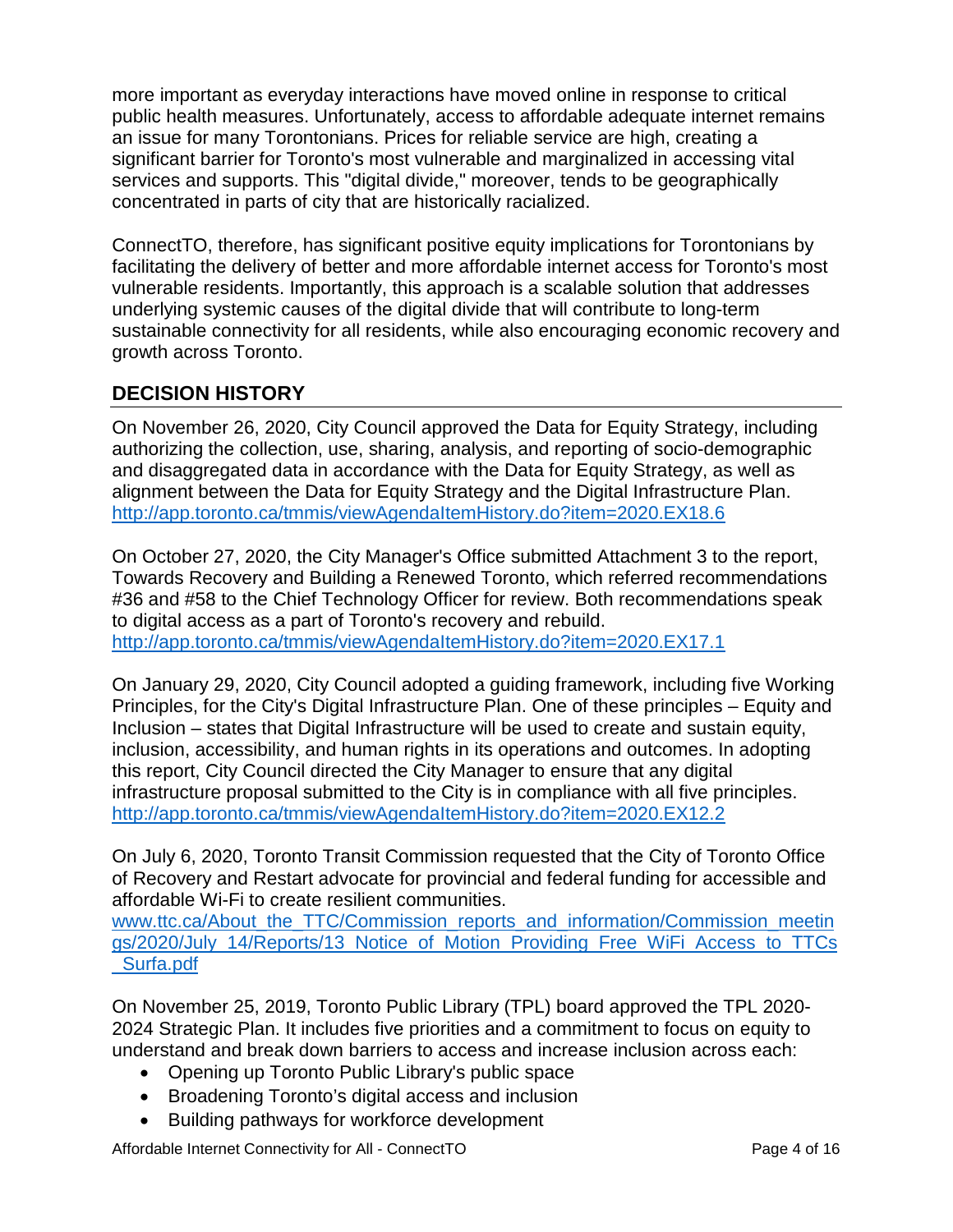- Providing the vital ingredients for a democratic society
- Investing in staff and an innovative service culture

[https://www.torontopubliclibrary.ca/content/about-the](https://www.torontopubliclibrary.ca/content/about-the-library/pdfs/board/meetings/2019/oct30/07-strat-plan-2020-2024-combined-revised.pdf)[library/pdfs/board/meetings/2019/oct30/07-strat-plan-2020-2024-combined-revised.pdf](https://www.torontopubliclibrary.ca/content/about-the-library/pdfs/board/meetings/2019/oct30/07-strat-plan-2020-2024-combined-revised.pdf)

On June 18, 2019, City Council authorized the City Manager to engage in the necessary arrangements for the City of Toronto to sign on to the declaration of Cities Coalition for Digital Rights; and to evaluate City divisional policies on ethical digital standards, create a code of technological practices to be implemented across City divisions and included directive to create new, public and free programming in partnership with the Toronto Public Library to further digital safety and literacy.

<http://app.toronto.ca/tmmis/viewAgendaItemHistory.do?item=2019.MM8.4>

On March 6, 2019, the Economic and Community Development Committee directed the General Manager, Parks, Forestry and Recreation and the Chief Information Officer to include in any connectivity plans and strategies for improvements to affordable, highspeed internet that are currently underway, the feasibility of implementing Public Wi-Fi in Community Recreation facilities including community centres and arenas. <http://app.toronto.ca/tmmis/viewAgendaItemHistory.do?item=2019.EC2.11>

On July 12, 2018, Parks and Environment Committee recommended that the Chief Information Officer, as part of their review on improvements to access to affordable high-speed internet for all Toronto residents and businesses, give consideration to increasing cellular access to major parks, and determine viability of installing Wi-Fi in large parks.

<http://app.toronto.ca/tmmis/viewAgendaItemHistory.do?item=2018.PE29.6>

On December 5, 2017, City Council directed the Chief Information Officer and the General Manager, Economic Development and Culture, in consultation with other City Divisions, Agencies and Corporations, to establish an interdivisional Internet Connectivity governance structure, comprised of a Working Group and Steering Committee; this governance structure will coordinate efforts, identify options and seek City Council direction as required to improve access to affordable high-speed internet for all Toronto residents and businesses, and to ensure that City infrastructure and regulation evolves and aligns with improving technology standards.

On December 5, 2017, City Council also directed the Chief Information Officer and General Manager, Economic Development and Culture to further analyze the digital divide by comparing socio-economic data, including from the 2016 Census, and available geographic broadband penetration data to help support the digital access goals of the City's Poverty Reduction Strategy.

<http://app.toronto.ca/tmmis/viewAgendaItemHistory.do?item=2017.ED25.4>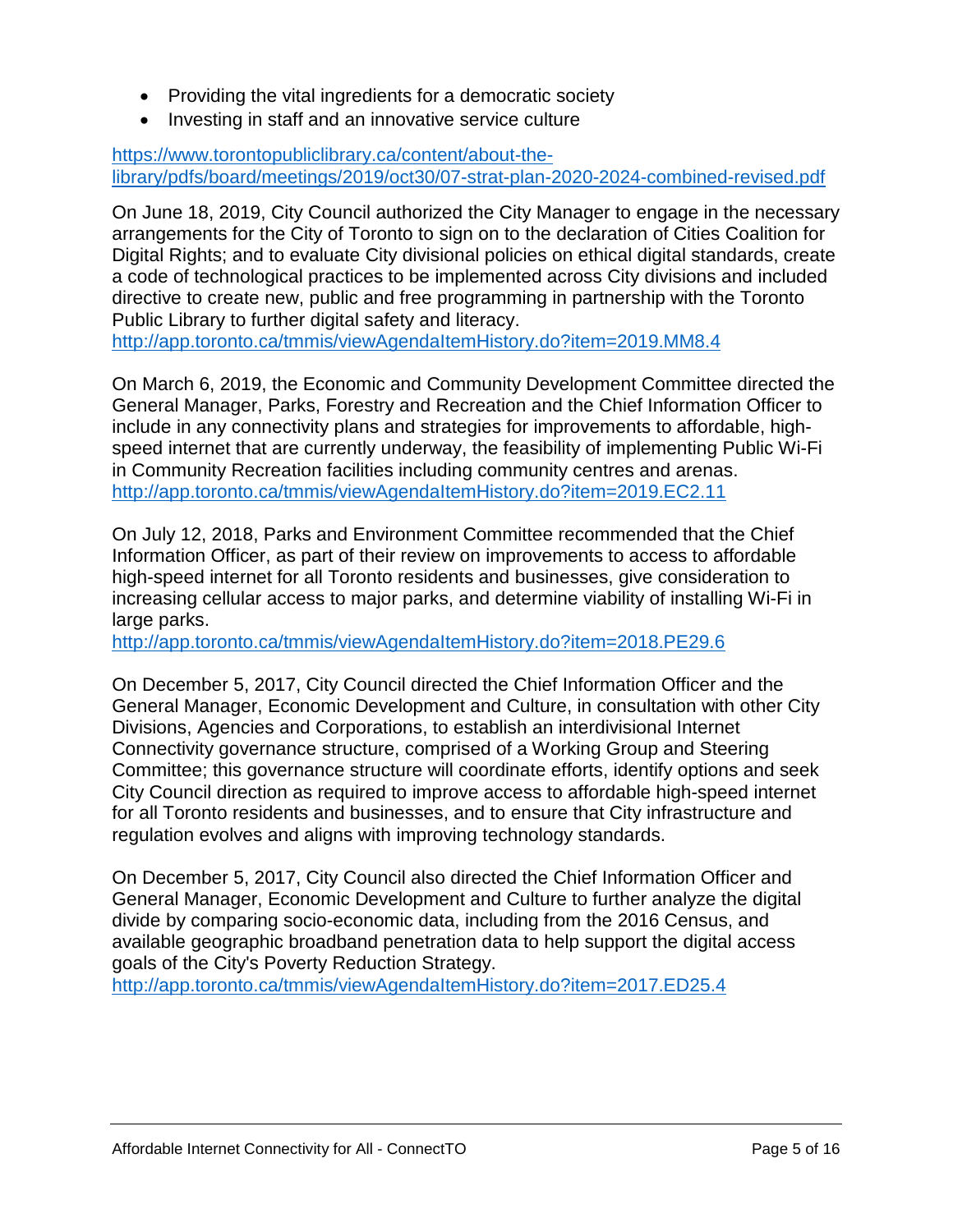## **COMMENTS**

# **Background**

Former Minister Jordan writes in Innovation, Science and Economic Development Canada's "High-Speed Access for All: Canada's Connectivity Strategy": "Simply put, the Internet is no longer a luxury – it is a necessity."<sup>[1](#page-5-0)</sup>

Adequate access to the internet is increasingly recognized by countries and organizations<sup>[2](#page-5-1)</sup> around the world as an essential tool for participation in modern democratic society. In Canada, the Canadian Radio-television and Telecommunications Commission (CRTC) has acknowledged that "broadband internet access services are vital to Canada's economic, social, democratic, and cultural fabric.<sup>3</sup>" In 2019, the Federal Government indicated that "internet connectivity is essential for personal and professional communications, to grow a business, to apply to jobs, to do homework and to access government services"[4](#page-5-3).

Canadians spend tremendous amounts of time online. Even before the pandemic, nearly 3-in-4 Canadians spent at least 3 to 4 hours online each day, and only 15% reported being off the grid for a week or more in the last year. 87% of Canadian internet users made an online purchase last year, and most people (68%) would prefer to access government services online<sup>5</sup>.

Well-developed broadband infrastructure is essential for residents to participate in the digital economy, learn online, and to access government services. The CRTC has set minimum service levels of at least 50 megabits per second (Mbps) download speed and 10 Mbps upload speed and access to unlimited data for high-speed broadband. However, research from late 2020 indicates that 39% of Torontonians surveyed did not have internet speeds that met the CRTC minimum service level. The same research indicates a majority of the 62 countries in one study offer 100 Mbps as the most frequent internet speed. More recently, there are concerns that 50 Mbps download speed and 10 Mbps upload speed is not sufficient for the more data intensive ways which Canadians are now using the internet, such as online learning, electronic business transactions, etc., especially with multiple simultaneous devices being used in the same household.

#### **City of Toronto and Broadband**

 $\overline{a}$ 

Over the years, City Council has given staff a number of directives to advance broadband infrastructure and internet connectivity. Council has previously directed staff to tackle issues of basic access and affordability of broadband internet, alignment with

<span id="page-5-0"></span><sup>1</sup> [https://www.ic.gc.ca/eic/site/139.nsf/eng/h\\_00002.html](https://www.ic.gc.ca/eic/site/139.nsf/eng/h_00002.html)

<span id="page-5-1"></span><sup>2</sup> <https://documents-dds-ny.un.org/doc/UNDOC/GEN/G17/077/46/PDF/G1707746.pdf?OpenElement>

<span id="page-5-2"></span><sup>3</sup> <https://crtc.gc.ca/eng/publications/reports/rp161221/rp161221.htm>

<span id="page-5-3"></span><sup>4</sup> [https://www.ic.gc.ca/eic/site/139.nsf/eng/h\\_00002.html#d](https://www.ic.gc.ca/eic/site/139.nsf/eng/h_00002.html#d)

<span id="page-5-4"></span><sup>5</sup> <https://www.cira.ca/resources/corporate/factbook/canadas-internet-factbook-2019>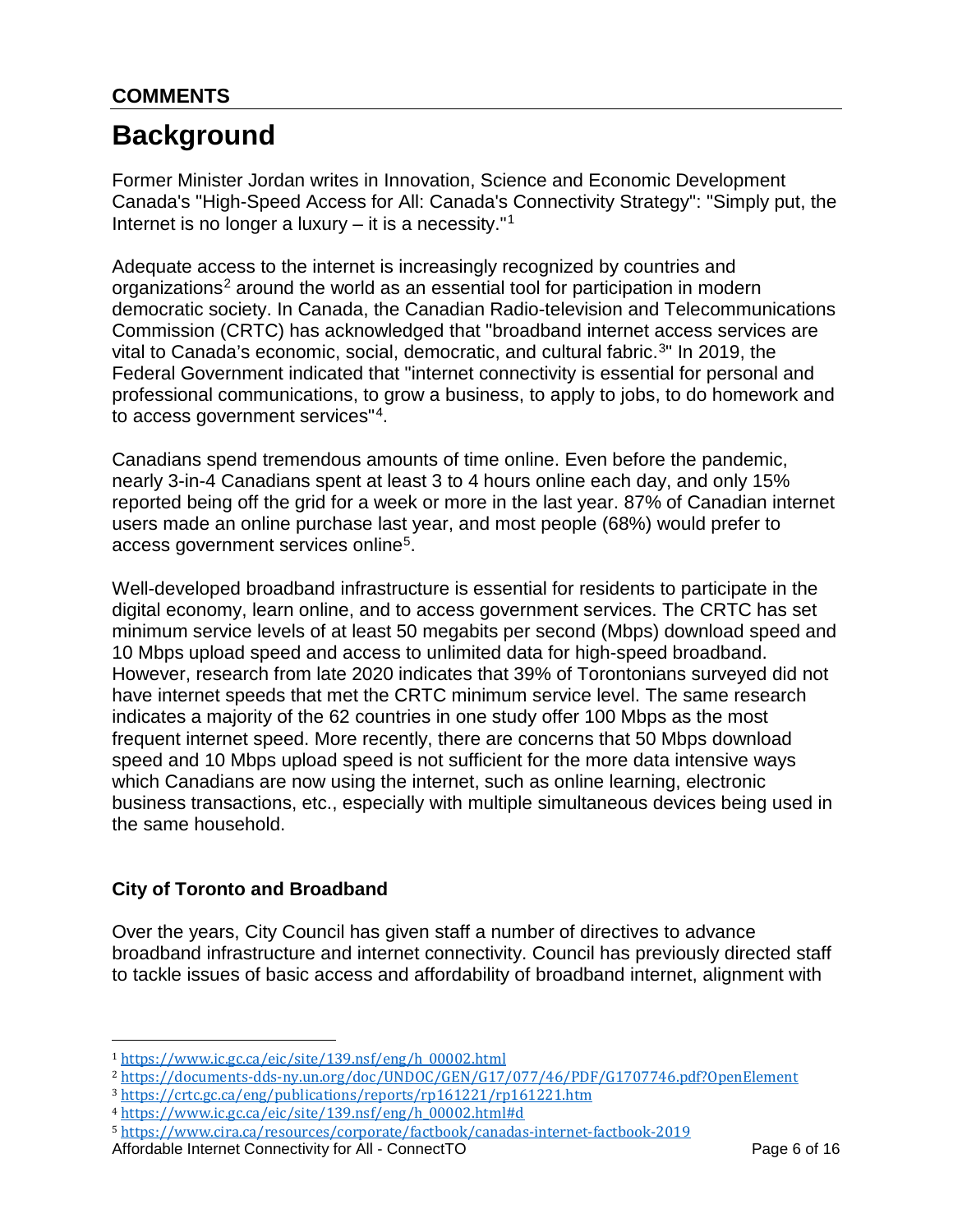other levels of government, as well as direction on creating public Wi-Fi and enabling digital access as part of the Poverty Reduction Strategy.

For example, in the 2017 City of Toronto Broadband Study, key recommendations for the City to take action on were:

- Leverage assets to help introduce and expand new infrastructure competitors to the marketplace;
- Improving access to broadband for low-income residents by strengthening the "Connected for Success" program;
- Facilitate collaboration and partnerships between non-profit broadband entities and major broadband infrastructure providers; and
- Include In-Building Wireless Systems in requirements for new construction.

Following direction from City Council in 2017 on advancing broadband infrastructure and internet connectivity, staff have formed an interdivisional working group centered on Internet Connectivity. Group members have also conducted preliminary research into the availability and affordability of internet service in Toronto. In 2019, Technology Services secured resources and began work on a capital project to deliver free Wi-Fi to sites such as Community Centres and Long Term Care homes. Connectivity activities in 2020 are described in the following section of this report.

In January 2020, Toronto City Council unanimously approved working principles and a work plan to develop the City's Digital Infrastructure Plan. Planning for and building broadband infrastructure is consistent with those principles, and will be foundational to positioning the City toward economic recovery, increased prosperity and providing equitable social benefits.

The proposed pillars, goals and outcomes of ConnectTO as a City of Toronto municipal broadband network are aligned with many City policies and strategies, which can be found in Attachment 1.

The proposed pillars of this program are:

- **Increase digital equity and bridge the digital divide** in Toronto by bringing access and affordable high-speed internet to underserved Toronto residents
- Stimulate Toronto's **economic recovery and growth** by enabling the digital economy and connecting businesses and workers with high-speed internet
- Support the City of Toronto's **long-term fiscal health** by creating and leveraging City assets to unlock value
- Solidify Toronto's position as an **innovation and technology leader**, by enabling future and emerging technologies in the tech ecosystem

#### **Experience in Improving Connectivity in 2020**

The COVID-19 pandemic has posed many challenges and some opportunities for municipalities and countries globally, and has highlighted broadband access as being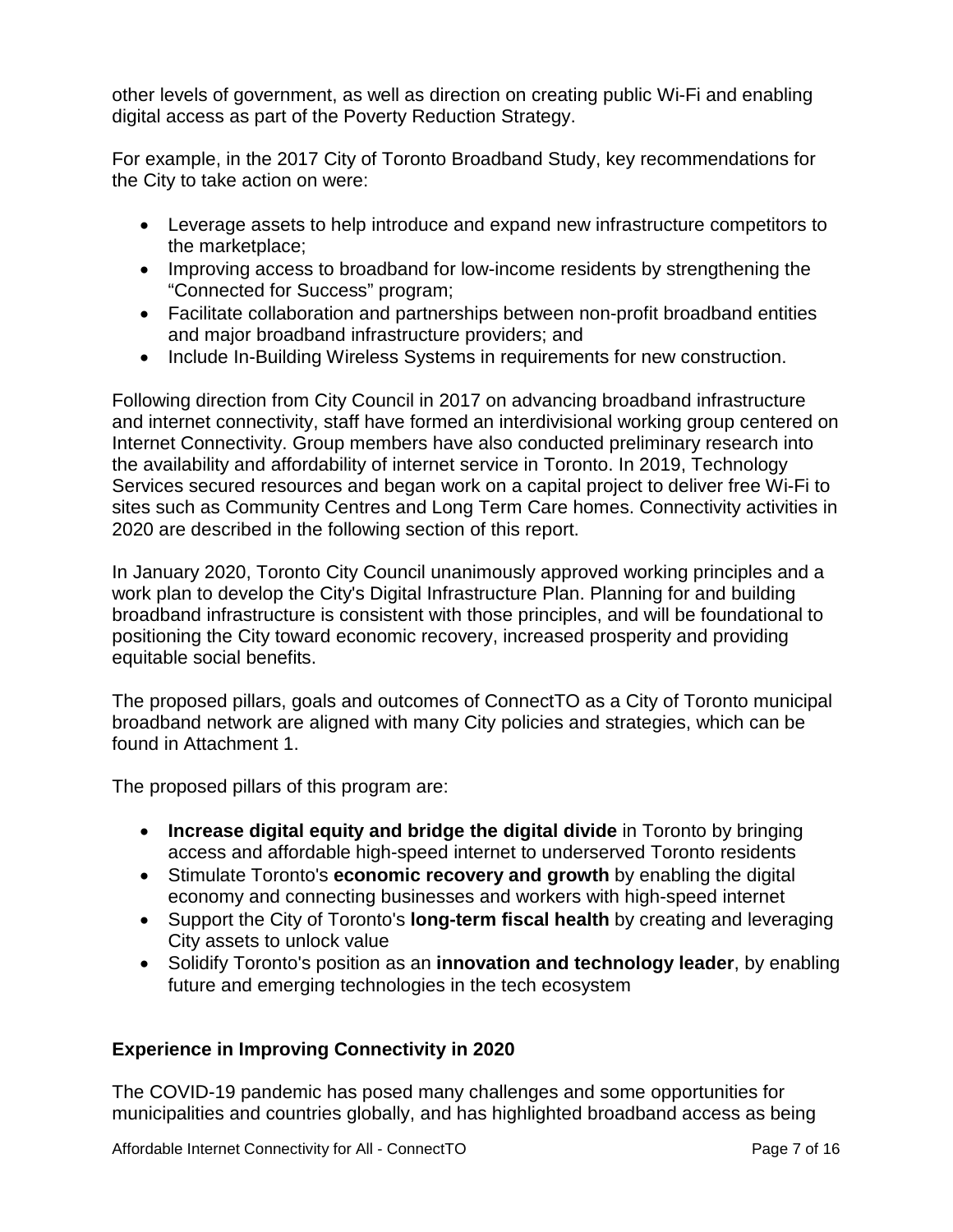critical for resiliency. The City of Toronto will be significantly hindered as a global city – and technology engine of Canada – if steps are not taken to enable critical digital infrastructure to support the city's prosperity. Digital equity cannot be achieved and the digital divide cannot be bridged without affordable City-wide high-speed internet. Over the last 8 months, through engagements such as outreach from the Toronto Office of Recovery and Rebuild, staff heard from residents, businesses, community groups and other stakeholders about the critical importance of adequate internet access. The lack of availability of high-speed internet in some employment zones (no fibre connection) is prohibiting local businesses in fully participating in the digital economy. Lack of access to high-speed internet is also compromising the ability of some employees to work remotely from home. Staff heard from many community groups that low-cost or free access to internet at home is a critical need among vulnerable Torontonians during the period of prolonged self-isolation, virtual schooling, and stay at home directives.

The City has undertaken several initiatives working with private sector partners to quickly respond to such needs, some through voluntary donations from the private sector, and other actions that were added on top of existing, already strained, City operations and resources. While helpful, these urgent responses do not have scalable or sustainable models for growth in their current formats because the donations are limited and there is no budget allocated for future years. Some of these accomplishments are:

Digital Canopy in Tower Neighbourhoods:

- Through a large donation, this project will extend free Wi-Fi to low-income neighbourhoods by connecting 25 large residential apartment buildings with internet access for up to 1 year
- The project will provide digital access to over 6,600 units and roughly 13,000 Torontonians in our Tower Neighbourhood buildings
- A project outcome will be support for Black, Indigenous and racialized youth with a workforce development program and skills training (in development, in partnership with Toronto Public Library)

Public Wi-Fi and Internet Connection in Shelter Sites:

- Wi-Fi was enabled and expanded to ensure coverage throughout four permanent shelters and five temporary shelters
- Free high-speed internet was provided in four temporary accommodation Regent Park buildings for refugee/asylum seekers

Public Wi-Fi in Long-term Care Homes:

- Technology Services deployed free 24/7 Wi-Fi access throughout all 10 Cityoperated long-term care homes
- Previously, free Wi-Fi was limited to the common areas of long-term care homes

Distribution of Wi-Fi Hotspots and Connectivity Kits:

- Over 400 connectivity kits (each with a laptop, an access point and accessories) and 1000 Wi-Fi hotspots were provided by the Toronto Public Library
- Community Coordination Plan distributed kits through non-profit participants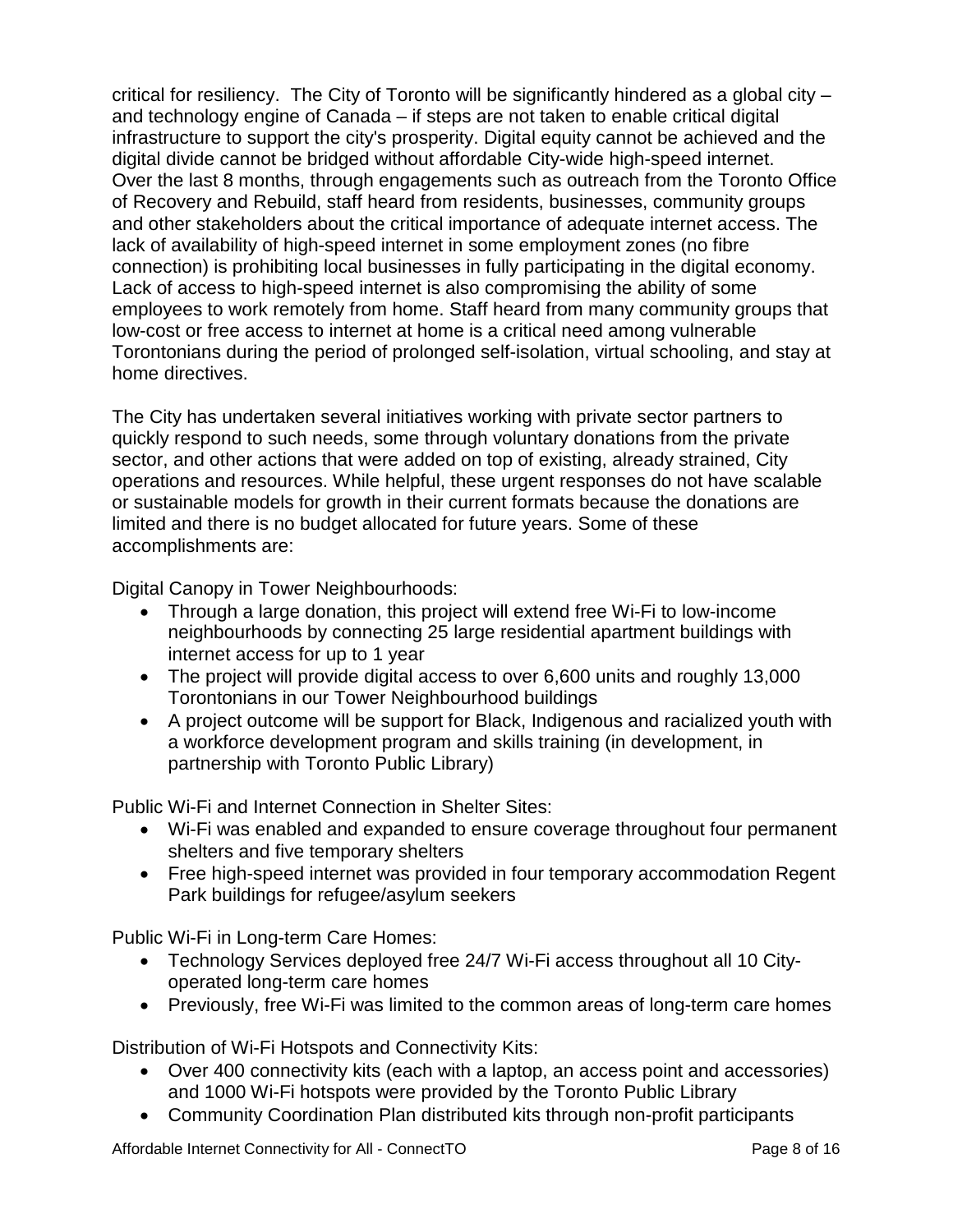Donation of Smartphones to Indigenous Community Members in Need:

- 500 smart phones were donated to the City, and distributed to Indigenous communities through the Toronto Aboriginal Support Services Council
- Each phone included 6 months of free data and Canada-wide text/talk

Wi-Fi on Wheels:

- City of Toronto and Toronto Public Library offered free outdoor Wi-Fi access in two parks in North West Toronto for 5 days in August 2020
- Free Wi-Fi was enabled through Toronto Public Library's BookMobile, with 5 anchored iPads, and staff support

Free Public Wi-Fi in Recreation Centres:

- For the Fall 2020 recreation program registration, Civic Centres were closed to the public to reduce the spread of COVID-19
- Free public Wi-Fi was provided at 5 free recreation centres to support access to online registration for the public

A long-term, sustainable program is required to make impactful change in connecting underserved Torontonians for years to come to ensure the city's continued prosperity.

#### **Inequities through Access and Affordability**

Canadians have good overall access to internet options, particularly Canadians living in urban areas. However, 'access' in this sense refers only to the necessary infrastructure being in place. In practice, access – as it relates to how many people are connected to internet infrastructure – also depends on affordability.

The high cost of living in large urban areas makes this internet expense fundamentally unaffordable to many low-income residents. The Statistics Canada Survey of Household Spending, as summarized by the CRTC in 2019, indicates that Canadians in the first income quintile (household income is less than \$32,914) spend 9.1% of their annual income on communications<sup>6</sup>. The CRTC's 2016 Communications Monitoring Report (CMR) shows that lower-income households are spending three times more on broadband expenditures, as a percentage of their annual income, than the average Canadian household[7](#page-8-1).

Many low-income Canadians have indicated they can afford to pay for broadband service only if they sacrifice other necessities, such as food, clothing, and healthcare<sup>[8](#page-8-2)</sup>. When asked how much, if at all, they worry about being able to pay for their home internet bill over the next few months, one-third (34%) of households in a recent Toronto survey indicated they worry a lot or some. This is concentrated among lower-income households, where a majority (51%) of households with incomes under \$30,000 are worried. Those not employed or unable to work had a similar rate of worry (51%).

<span id="page-8-0"></span> $\overline{a}$ <sup>6</sup> <https://crtc.gc.ca/eng/publications/reports/policymonitoring/2019/cmr1.htm>

<span id="page-8-1"></span><sup>7</sup> <https://crtc.gc.ca/eng/publications/reports/rp161221/rp161221.pdf>

<span id="page-8-2"></span><sup>8</sup> <https://crtc.gc.ca/eng/publications/reports/rp161221/rp161221.pdf>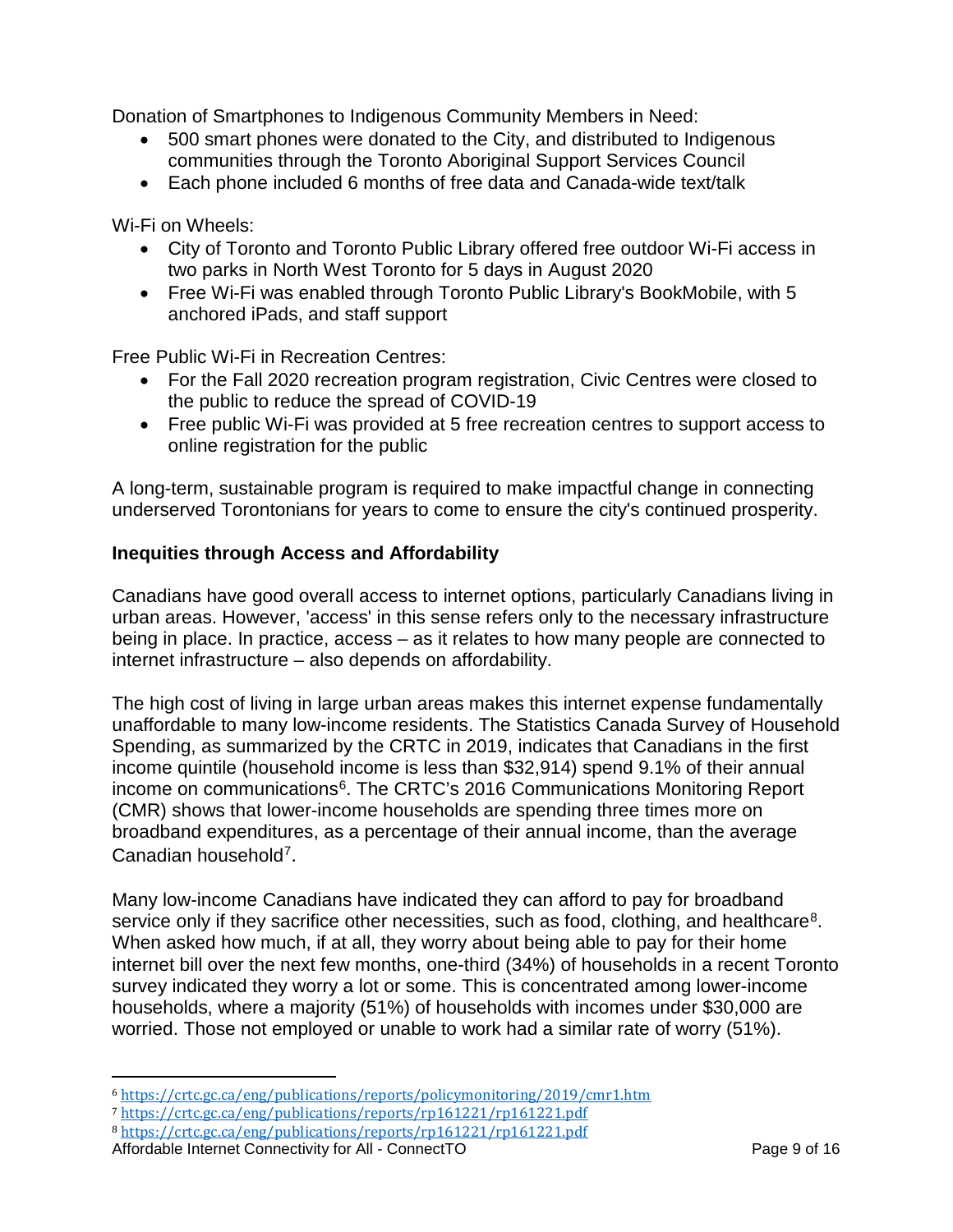There are significant differences in worry about ability to pay by race/ethnicity. Latin American (53%), South Asian (46%), Black (42%) and Southeast Asian (40%) respondents were all significantly more likely to indicate they were worried; whereas white (29%) and East Asian (28%) respondents were less likely to be worried.

While many residents struggle with these financial pressures, there are others who are unable to afford any internet access. Fifty one percent (51%) of respondents to a 2019 survey conducted by the Toronto Public Library indicated that the library was their only point of access to technology. Of those respondents, 59% identified as low income. This survey had a sample size of 7720 respondents and the findings are supported by the overall usage of the library network: in 2019, there were nearly 4,000,000 sessions where people accessed the internet at a library workstation.

There are many studies that attempt to perform international comparisons on broadband pricing. These studies generally support the conclusion that broadband speed internet in Canada is expensive. Canada ranked in the bottom quartile for pricing compared to our OECD peers<sup>9</sup>. ISED reports that for broadband speeds, "Canada's average monthly price of \$72.01 is lower than the US and Australia but higher than the UK, Italy, Germany and Japan. The lowest average monthly price is found in Italy at  $$42.27."10$  $$42.27."10$ 

According to a recent study, out of 62 countries surveyed, Canada ranks fifth most expensive for 100 Mbps of internet speed, costing on average \$79 CAD per month. In contrast, Ukraine and Russia are among the cheapest for the same internet speed, costing \$8 and \$10 CAD per month, respectively.

In a separate study, for home broadband in Toronto in 2017, the average price of the service offered in the market was \$81.47. According to the Open Technology Institute, this is in the middle range of North American peers, but well above the average price of European peer cities, which is \$48.26.

#### **Where is the need? (Research with Higher Education Institutions)**

In March, the Mayor's Economic Support and Recovery Task Force identified an opportunity to collaboratively undertake research to address urgent COVID-19 needs with Toronto's Higher Education Institutions (HEIs).

Technology Services staff has examined various data sets on the digital divide since the start of the pandemic for a high level view. Specifically, staff looked at:

1. Heat map of qualified beneficiaries in 2018 and 2019 of the Government of Canada's Connecting Families initiative who responded "No, I do not" to the question "Do you have internet service already install at this address now?"

<span id="page-9-0"></span> $\overline{a}$ <sup>9</sup> FCC 2018 [https://www.fcc.gov/reports-research/reports/international-broadband-data](https://www.fcc.gov/reports-research/reports/international-broadband-data-reports/international-broadband-data-report-4)[reports/international-broadband-data-report-4](https://www.fcc.gov/reports-research/reports/international-broadband-data-reports/international-broadband-data-report-4)

<span id="page-9-1"></span>Affordable Internet Connectivity for All - ConnectTO Page 10 of 16 <sup>10</sup> <https://www.ic.gc.ca/eic/site/693.nsf/eng/00182.html#4.1>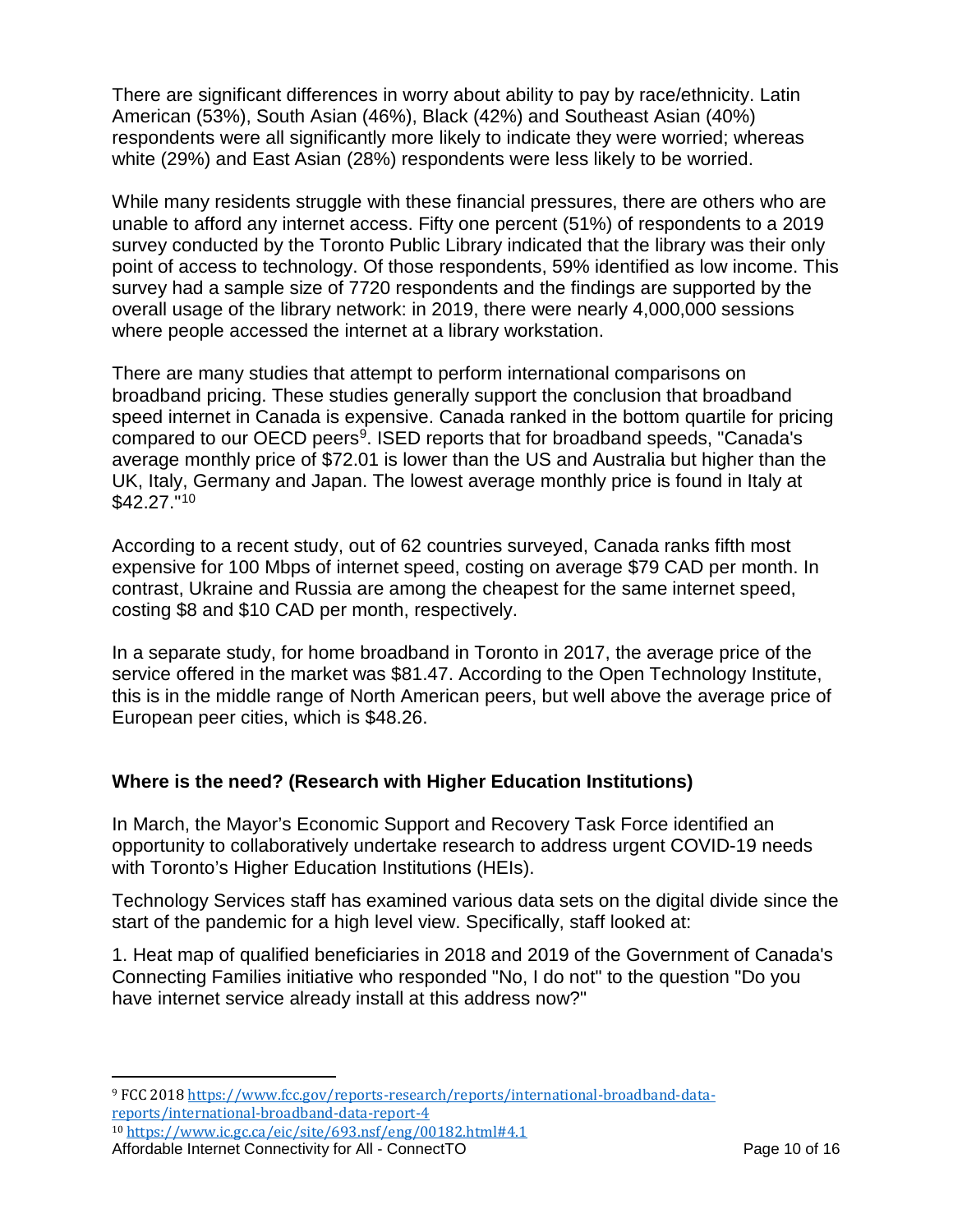2. Response data from the Toronto Catholic District School Board (TCDSB) from families who indicated a student need for access to internet-enabled devices

3. Data from the Toronto Catholic District School Board (TCDSB) from families who had indicated they had no internet connectivity as part of TCDSB's outreach

4. Data on where the Toronto Public Library distributed its Wi-Fi hotspot lending program.

These maps are attached as Attachment 2 of this report.

With the goal of a deeper understanding of Toronto's digital divide, especially from a geographic perspective, Technology Services Division put forward a research proposal: "Digital access and better understanding of who is underserved and why" to the HEIs. Through a combination of in-kind and paid arrangements, this research project is being conducted by five HEIs in formal and informal capacities: Ryerson University, University of Toronto, Seneca College, Humber College, and York University.

This work has already produced valuable insights, which have contributed the concepts in this staff report. Specifically, two HEI reports have been completed:

1. "Mapping Toronto's Digital Divide" from Ryerson's Leadership Lab and Brookfield Institute. (Attachment 3A)

2. "SDG Digital Inclusion Framework" from University of Toronto's St. Michael's College's Media Ethics Lab. (Attachment 3B)

Research descriptions, initial findings from all other HEI research work, and biographies and qualifications of principal investigators from each HEI can be found in Attachment 3C.

## **ConnectTO – City of Toronto Broadband Network**

Cities are at the forefront of technology innovation and the closest democratic institutions to the people. Local governments deliver services that impact residents on a daily basis, and there is an expectation that cities provide residents with immediate support. The City of Toronto is uniquely positioned to leverage public assets to provide this support.

Affordable Internet Connectivity for All - ConnectTO Page 11 of 16 Technology Services Division is seeking Council support to spearhead ConnectTO, a program that, through a collaboration with the private sector, aims to centralize stewardship of municipal resources and assets to deliver the City's goals on equity, prosperity, and connectivity. This is envisioned to be achieved by unlocking public asset value by leveraging City assets (i.e. fibre, buildings, Right of Way, etc) as the City's contribution to a City of Toronto Broadband Network. It is also envisioned that the City can collaborate with the private sector to create a City-wide high-speed internet network, where the private sector partner will deliver the internet to homes and businesses. Access to this network may be open to any qualified company, at a fair price, to generate revenue. This program would then ensure revenue is invested in our communities by expanding service to underserved areas, and lowering internet costs for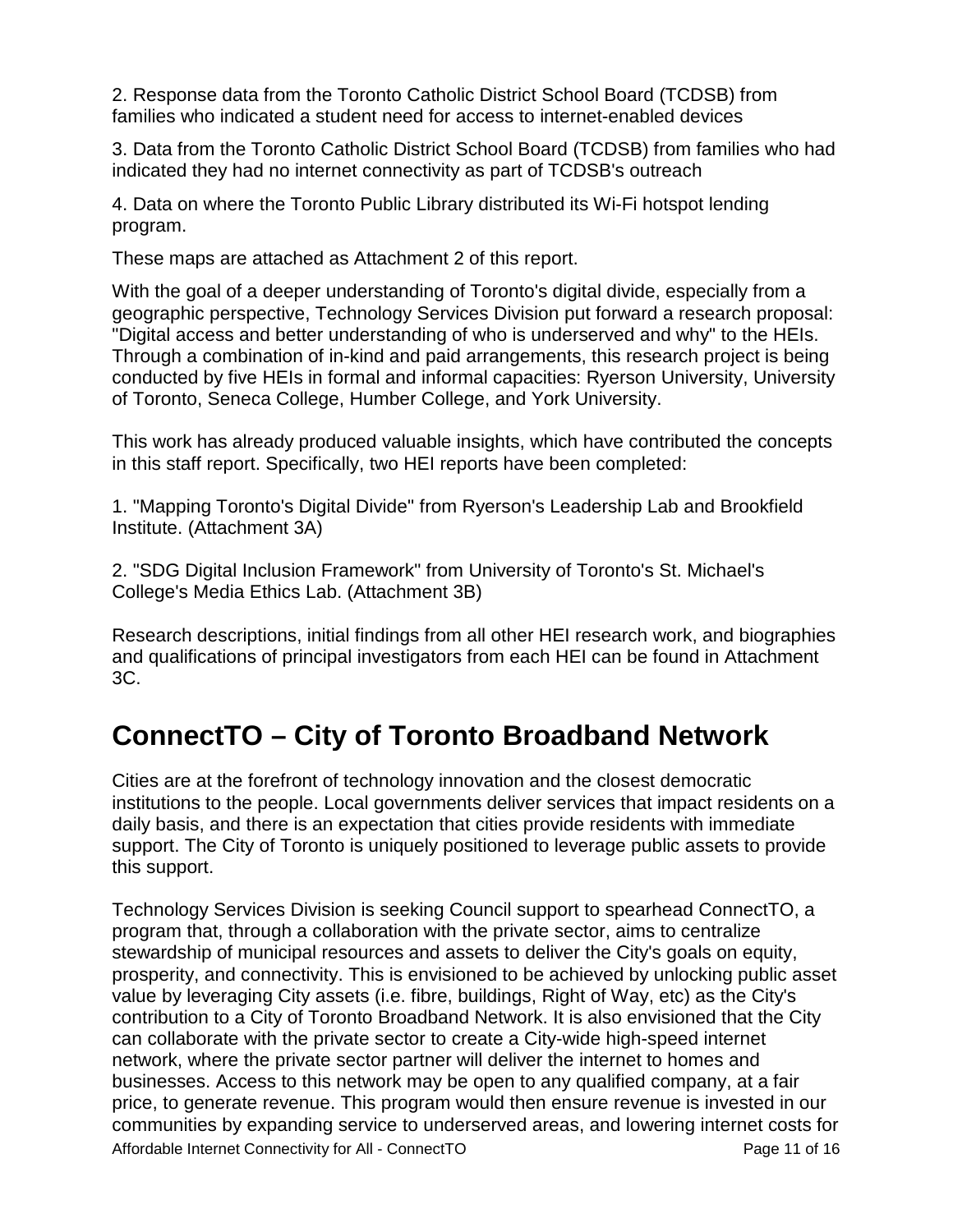vulnerable Torontonians. Connecting the City's fibre also offers an opportunity for cost avoidance in telecom costs over the long run.

The proposed program is not positioning the City as an Internet Service Provider competitor. ConnectTO is meant to complement, not compete with, the current landscape by filling gaps in fibre connectivity to underserved areas. The goals of the program are to provide the City with a direct voice in where broadband internet is delivered and reduce internet costs for vulnerable residents. The City needs to advance socio-economic opportunities for vulnerable populations, which is essential to ensure greater prosperity for all.

Other municipalities and regions have engaged in municipal fibre infrastructure endeavours. A jurisdictional scan, including City of Calgary, City of Montreal, New York City, YorkNet, Eastern Ontario Municipalities, City of Chattanooga, City of Amsterdam, and others, is appended as Attachment 4.

#### **Phased Approach**

As a part of Phase 1 of this work, three sites are being considered as the first target areas for ConnectTO. Sites were chosen based on location needs and ease of implementation, leveraging on-going City initiatives in the areas. The incremental approach ensures lessons are learned to build the proper foundation for the longer-term City-wide deployment. The three site locations being considered are:

- 1. Jane and Finch (Wards 7)
- 2. Golden Mile (Ward 21)
- 3. Malvern Community (Ward 23)

As part of due diligence, staff have engaged Met-Scan for  $3<sup>rd</sup>$  party advice on this approach. Met-Scan conducted a discovery exercise, using City of Toronto, Toronto Public Library, and Toronto Transit Commission fibre assets. An executive summary with high-level designs by Met-Scan to deploy fibre to the three Phase 1 sites from City assets has been attached as Attachment 5. Met-Scan's report indicates that minimal additional fibre is required when leveraging existing stranded assets to create a municipal broadband network in Toronto, by leveraging municipal fibre assets.

#### **Digital Equity Policy**

The need for a comprehensive City of Toronto Digital Equity Policy has been identified as a policy gap. This policy should be developed as part of the overall Digital Infrastructure Plan to develop a fulsome understanding of digital inclusion issues and the digital divide.

Staff recommend part of the Digital Infrastructure Plan consultation planned for the first half of 2021 be focused on digital equity to develop this policy with robust public input. Proposed partners for this initiative are People and Equity, Social Development Finance and Administration Division, and the Toronto Public Library.

Affordable Internet Connectivity for All - ConnectTO Page 12 of 16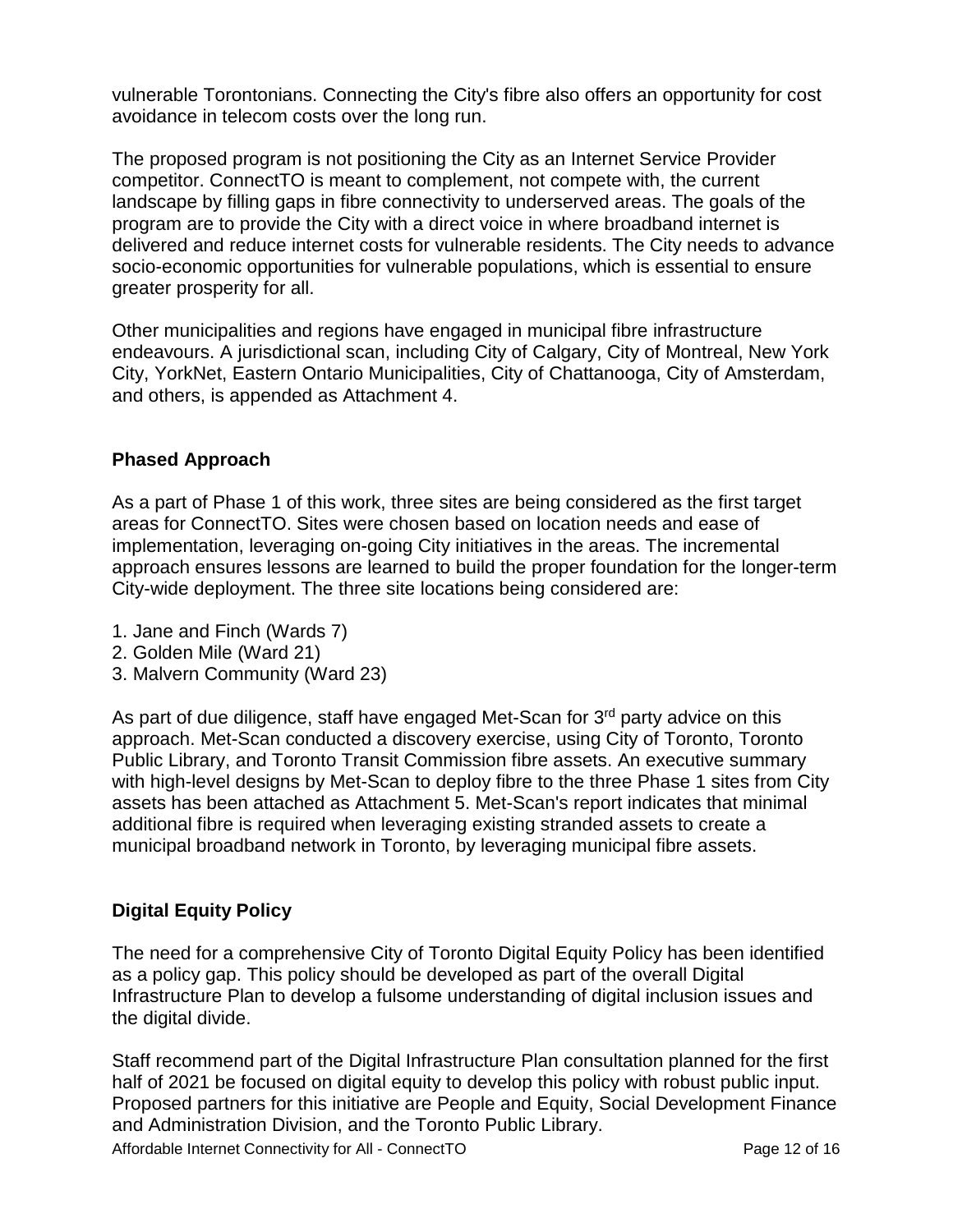Preliminary areas of focus for a Digital Equity Policy could include:

- Research and assessment
- Device access
- Internet access
- Adaptive technologies
- Digital literacy training
- Web Content Accessibility Guidelines
- Safety

 $\overline{a}$ 

An update on this work will be included in the report back at the end of 2021.

#### **Update on Intergovernmental Actions**

Toronto is not unique in the work on digital equity, access and affordability and broadband connectivity.

#### Federal and Provincial initiatives

In 2019, the Canadian government released its Digital Charter which guides the federal government's work to harness the power of digital and data transformation. On November 17, 2020, the Digital Charter Implementation Act was introduced which would modernize the framework for the protection of personal information in the private sector. The Government has also launched consultations on updating the Privacy Act which governs federal public sector institutions' collection, use, disclosure, retention, and disposal of personal information.

Canada has recently announced an expanded Universal Broadband Fund, which now commits \$1.75 billion over six years to support underserved communities (i.e. rural and northern) which lack access to broadband internet (50 Mbps download/10 Mbps upload speeds). In addition, the Canada Infrastructure Bank (CIB) has announced \$2 billion available in financing for large scale broadband initiatives which serve underserved communities.

The Fall 2020 Provincial Budget initiated the next phase in Ontario's Up to Speed Plan<sup>[11](#page-12-0)</sup> to expand broadband and cellular access to rural, remote and northern communities. The Budget included over \$680 million over the next four years for broadband and cellular investments, including an additional \$150 million to double the Province's commitment to the Improving Connectivity in Ontario (ICON) program which is focused on improving connectivity in underserved and unserved communities. Both the Federal and Provincial governments have recognized that broadband is essential. However, the significant investments in broadband connectivity announced so far have been focused on rural and northern areas. Since almost all of Toronto meets the basic broadband speed threshold used by the Federal and Provincial Governments (50 Mbps download/10 Mbps upload), Toronto does not appear to be eligible for these

<span id="page-12-0"></span>Affordable Internet Connectivity for All - ConnectTO Page 13 of 16 <sup>11</sup> <https://www.ontario.ca/page/speed-ontarios-broadband-and-cellular-action-plan>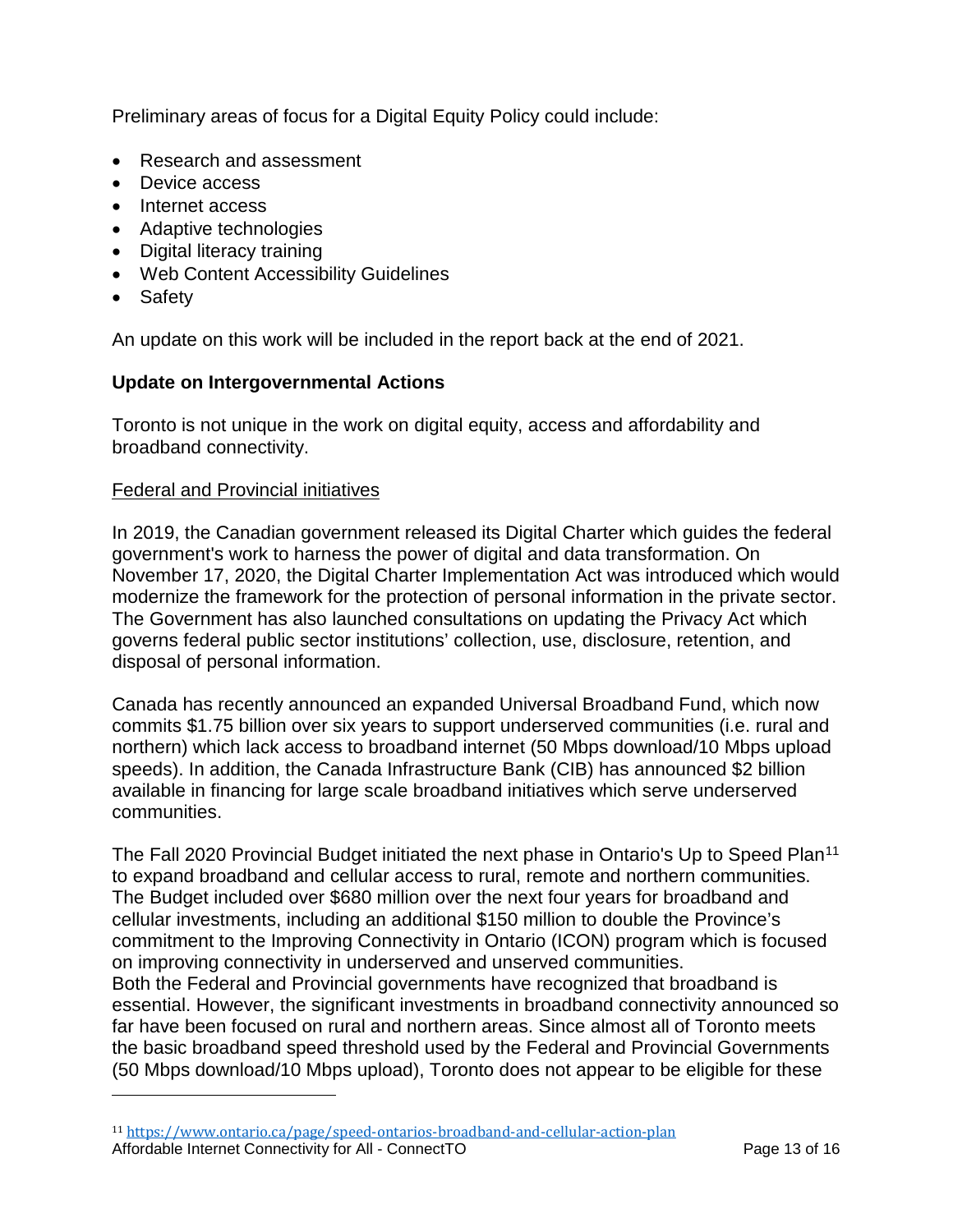investments. A complimentary urban approach, such as ConnectTO, is needed to connect Torontonians who lack access and affordability.

#### Regional View

In the recent Toronto Regional Board of Trade report, "Shaping Our Future", the board noted a key action to be building a high-capacity broadband network across the Toronto-Waterloo Innovation Corridor (a high growth economic zone in Southern Ontario defined by a dense cluster of advanced manufacturing and technology firms). The report notes: "The federal government's current commitment of a \$6 billion Universal Broadband Fund to connect all Canadian households to the minimum 50 megabits per second (mbps) of broadband by 2030 can be sped up by at least five years to 2025. Some have called for a revisiting of the minimum standard for broadband, given the Corridor's importance to the Canadian economy. An ultra-high speed service at 1 GB would maintain Canada's competitive edge." The report notes the patchwork quilt of programs currently delivered by various provider models and that municipalities have begun to play a key role in developing fibre-optic broadband. The City Manager has continued dialogue with regional officials and the Toronto Regional Board of Trade on this report.

Over the last 6 months, City staff have been engaging in discussions with staff at the Provincial and Federal levels to seek alignment and understanding of priorities on broadband. In addition, staff have engaged in many conversations with other municipalities and regions in the Greater Toronto and Hamilton Area. These dialogues are intended to develop a regional approach to digital infrastructure over the long-term.

#### Six Big Cities

The City Manager has continued to deepen intergovernmental relations including among city managers of Canada's six big cities. The six cities are identifying priority areas for collaboration amongst themselves and with the federal government, including an initiative led by Toronto to discuss digital government/broadband recognizing a common interest in improving access and affordability for vulnerable communities.

In addition to the original six cities (Vancouver, Calgary, Edmonton, Toronto, Ottawa, Montreal), Winnipeg and Halifax have also been invited to the digital discussions. Within the range of issues being discussed, Toronto is specifically leading dialogue on municipal digital infrastructure needs and recommendations on which to collaborate with other governments. This engagement is an opportunity to highlight the growing need to leverage, integrate, and expand physical municipal assets for digital infrastructure, with both private and public access. This can open opportunities for the City, such as how to further support the growth of 5G networks.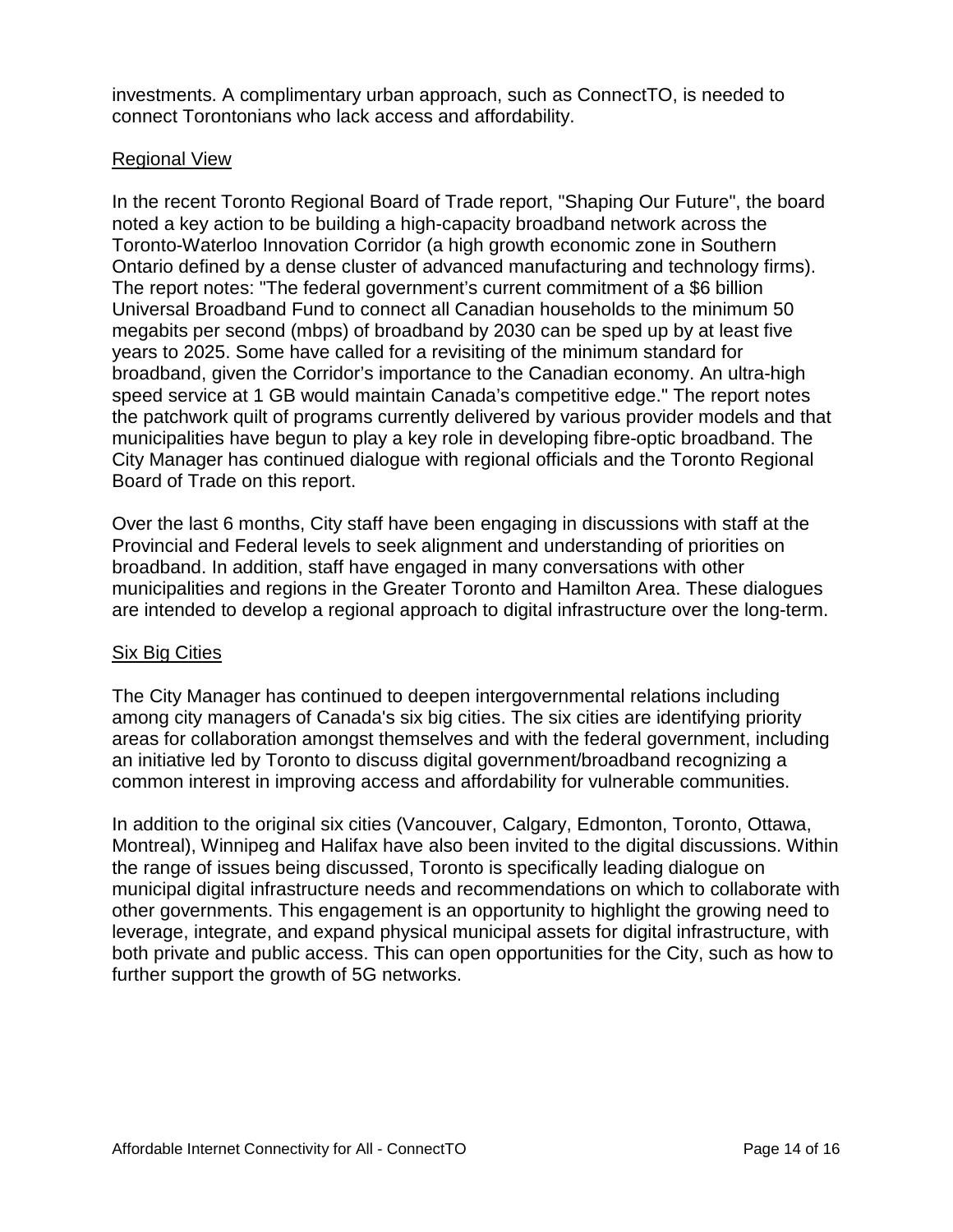# **Conclusion and Next Steps**

Staff is proposing ConnectTO be developed in a phased approach. This report describes preliminary work conducted, included forming an Interdivisional Internet Connectivity Working Group, research, engagement with HEIs, stakeholder engagement, development of high-level fibre deployment plan for Phase 1 sites, and intergovernmental dialogues.

With Council approval, Phase 1 would include creation of a municipal broadband strategic framework and work plan, legal review, inter-divisional and Agency, Boards and Commissions alignment, completion of research, initiation of three Phase 1 sites, development of a digital equity policy, issuance of Phase-1-related proposal solicitation, and continued regional, provincial and federal collaboration and consultation in 2021. Details on the Phase 1 work plan can be found in Attachment 6.

Toronto needs strong digital infrastructure for a resilient, equitable and prosperous future. The City has an opportunity to build a fibre-optic municipal broadband network that will connect underserved Torontonians and support community resilience for the long-term. Toronto needs to advance socio-economic opportunities for vulnerable populations, which is essential to ensure greater prosperity for all. High-speed internet affordability can become the new catalyst to bridge the growing digital divide in Toronto. As part of Toronto's recovery and rebuild, ConnectTO can also drive the economy, create valuable City assets, and contribute to long-term fiscal sustainability.

#### **CONTACT**

Alice Xu, Connected Community Manager, Technology Services Division, 416- 392- 2085, [Alice.Xu@toronto.ca](mailto:Alice.Xu@toronto.ca)

## **SIGNATURE**

Lawrence Eta, Chief Technology Officer, Technology Services Division

#### **ATTACHMENTS**

Affordable Internet Connectivity for All - ConnectTO Page 15 of 16 **Attachment 1:** Alignment with Policies and Strategies **Attachment 2:** Select Maps Based on Data on Digital Access Needs **Attachment 3A:** Mapping Toronto's Digital Divide report **Attachment 3B:** SDG Digital Inclusion Framework report **Attachment 3C:** Research Descriptions, Initial Findings, and Biographies/Qualifications of Principal Investigators From Ryerson University, University of Toronto, Seneca College, Humber College, and York University **Attachment 4:** Jurisdictional Scan of Municipal Fibre Infrastructures **Attachment 5:** MetScan Report Executive Summary **Attachment 6:** Phase 1 Work Plan